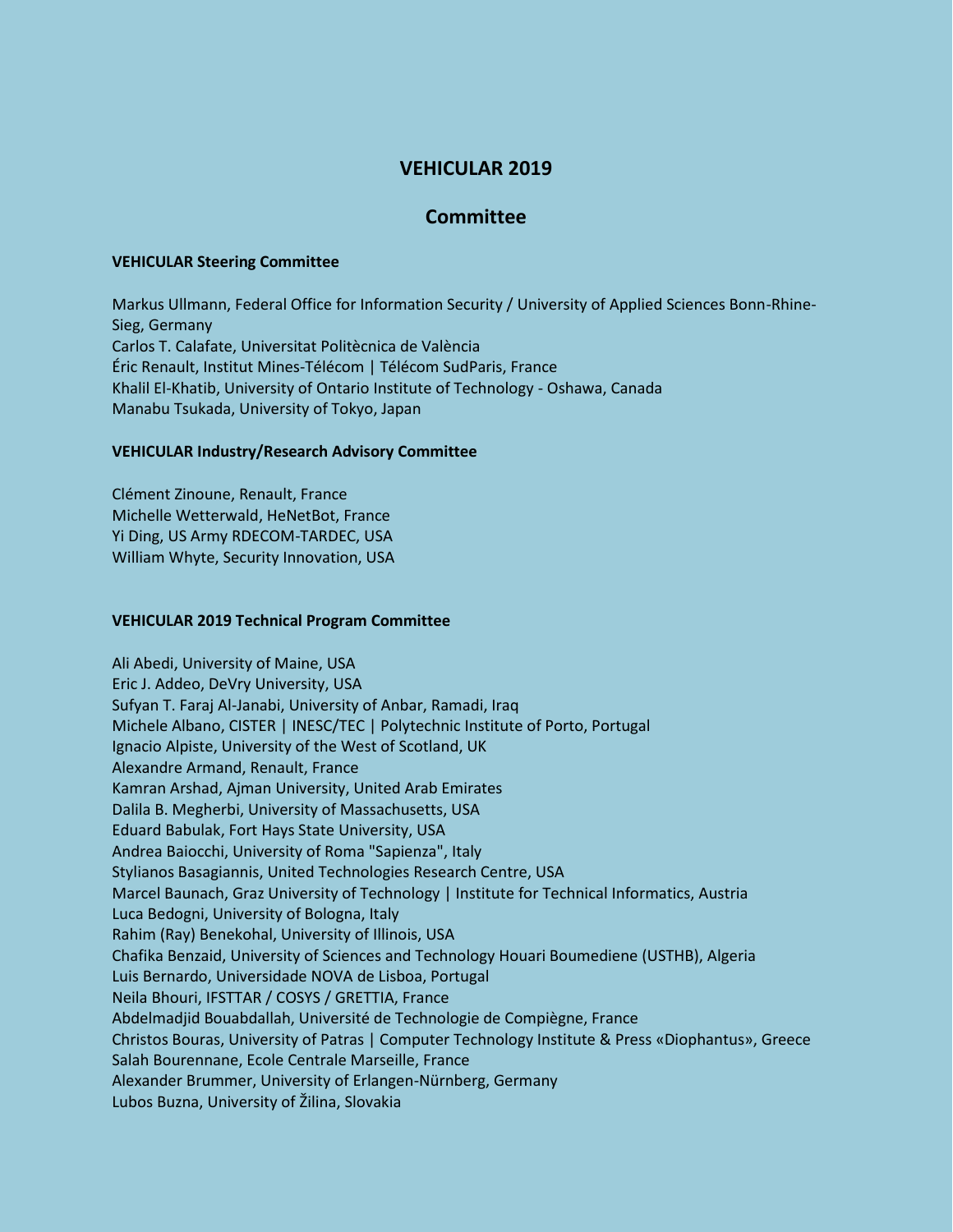Lin Cai, Illinois institute of Technology, USA Carlos T. Calafate, Universitat Politècnica de València Roberto Caldelli, CNIT - National Interuniversity Consortium for Telecommunications | MICC - Media Integration and Communication Center, Universita' degli Studi Firenze, Italy Maria Calderon, University Carlos III of Madrid, Spain Juan-Carlos Cano, Universidad Politécnica de Valencia, Spain Rodrigo Capobianco Guido, São Paulo State University at São José do Rio Preto, Brazil Juan Carlos Ruiz, Universitat Politecnica de Valencia, Spain Sandra Céspedes, Universidad de Chile, Santiago, Chile Amitava Chatterjee, Jadavpur University, Kolkata, India Claude Chaudet, Webster University Geneva, Switzerland Olfa Chebbi, Higher Institute of Management of Tunis, Tunisia Jiajia Chen, KTH Royal Institute of Technology, Sweden Mu-Song Chen, Da-Yeh University, Taiwan Enrique Chirivella, University of the West of Scotland, UK Dong Ho Cho, School of Electrical Eng., KAIST, Korea Gihwan Cho, Chonbuk University, Korea Woong Cho, Jungwon University, South Korea Theofilos Chrysikos, University of Patras, Greece Yousef-Awwad Daraghmi, Palestine Technical University-Kadoorie, Palestine Klaus David, University of Kassel, Germany David de Andrés, Universitat Politècnica de València, Spain Sonia Heemstra de Groot, Eindhoven University of Technology, Netherlands Carl James Debono, University of Malta, Malta Sergio Di Martino, University of Naples Federico II, Italy Omar Dib, Technological Research Institute IRT SystemX, France Yi Ding, US Army RDECOM-TARDEC, USA Sanjay Dorle, G. H. Raisoni College of Engineering, Nagpur, India Mariagrazia Dotoli, Politecnico di Bari, Italy David Eckhoff, TUMCREATE, Singapore Ghaïs El Zein, Institut d'Electronique et de Télécommunications de Rennes (IETR) | Institut National des Sciences Appliquées (INSA), France Safwan El Assad, University of Nantes, France Mohamed El Kamili, University Sidi Mohammed Ben Abdellah of Fez, Morocco Khalil El-Khatib, University of Ontario Institute of Technology - Oshawa, Canada Taoufik En-Najjary, Orange Labs, France Marcos Fagundes Caetano, University of Brasília, Brazil Camille Fayollas, ICS-IRIT | University Toulouse 3 Paul Sabatier, France Telmo Fernandes, Polytechnics of Leiria | Instituto de Telecomunicações, Portugal Gustavo Fernandez, Austrian Institute of Technology, Austria Gianluigi Ferrari, University of Parma, Italy Attilio Fiandrotti, Politecnico di Torino, Italy Miguel Franklin de Castro, Federal University of Ceará, Brazil Małgorzata Gajewska, Gdansk University of Technology, Poland Sławomir Gajewski, Gdansk University of Technology, Poland David Gallegos, Applus+ IDIADA, Spain Peter Gaspar, MTA SZTAKI, Hungary Hao Ge, Northwestern University, USA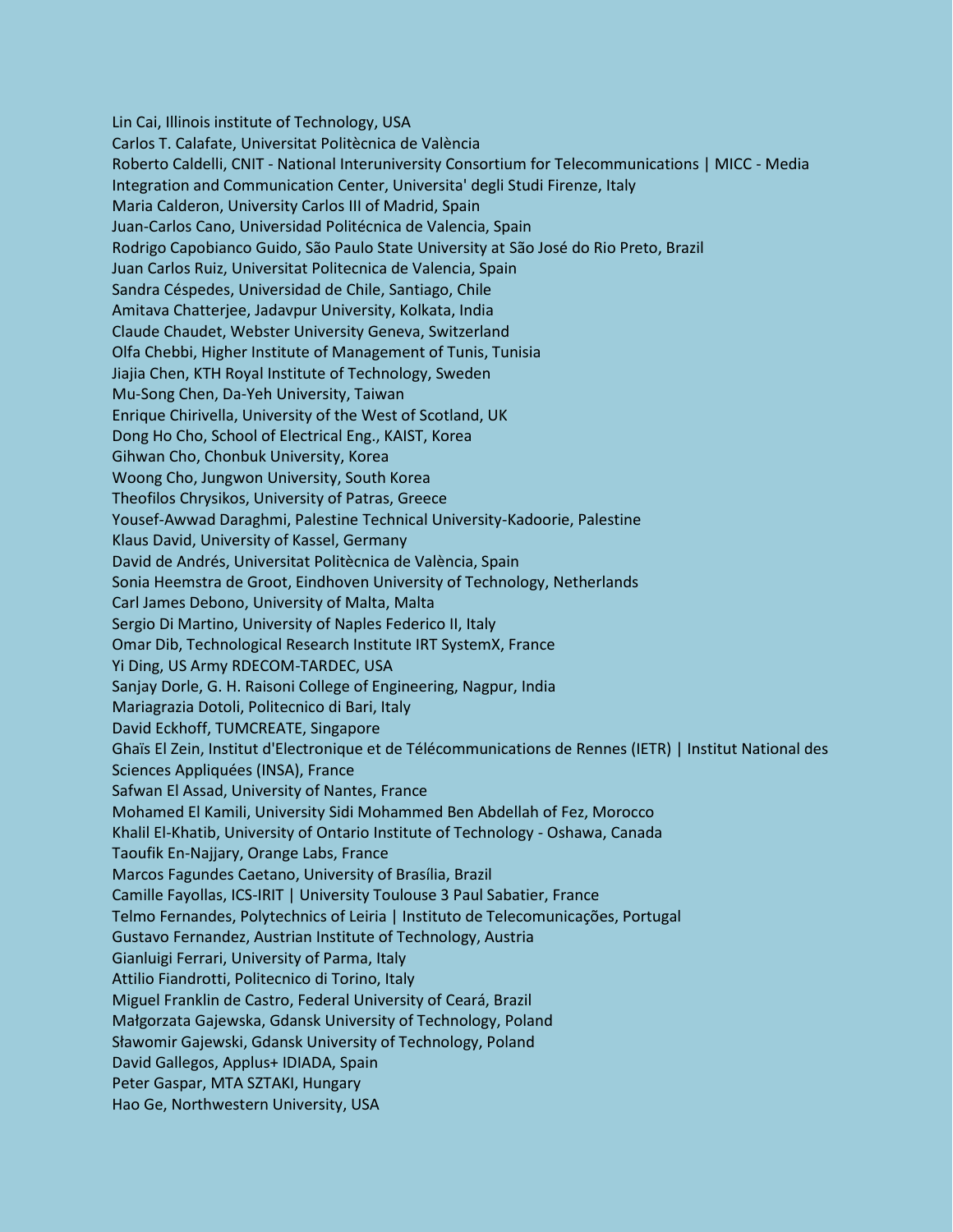Reinhard German, UniversityofErlangen-Nuremberg, Germany Thanassis Giannetsos, DTU University, Denmark Apostolos Gkamas, University Ecclesiastical Academy of Vella of Ioannina, Greece Sezer Goren, Yeditepe University, Turkey Javier Gozalvez, Universidad Miguel Hernandez de Elche, Spain Luigi Alfredo Grieco, Politecnico di Bari, Italy Stefanos Gritzalis, University of the Aegean, Greece Yu Gu, Hefei University of Technology, China Mesut Güneş, Institute for Intelligent Cooperating Systems | Otto-von-Guericke-University Magdeburg, Germany Biao Han, National University of Defense Technology, Changsha, China Petr Hanáček, Brno University of Technology, Czech Republic Hong Hande, National University of Singapore, Singapore Morteza Hashemi, Ohio State University, USA Hiroyuki Hatano, Utsunomiya University, Japan Ivan W. H. Ho, The Hong Kong Polytechnic University, Hong Kong Javier Ibanez-Guzman, Renault S.A., France Khalil ibrahimi, Ibntofail University, Kenitra, Morocco Hocine Imine, IFSTTAR/LEPSIS, France Mohammad Reza Jabbarpour, Islamic Azad University, Tehran-North Branch, Iran Terje Jensen, Telenor, Norway Han-You Jeong, Pusan National University, Korea Yiming Ji, University of South Carolina Beaufort, USA Magnus Jonsson, Halmstad University, Sweden Yasin Kabalci, Omer Halisdemir University,Turkey Arnaud Kaiser, Institut de Recherche Technologique SystemX (IRT SystemX), France M. A. S. Kamal, Monash University Malaysia, Malaysia Frank Kargl, Ulm University, Germany Sokratis K. Katsikas, University of Piraeus, Greece Abdelmajid Khelil, Landshut University, Germany Wooseong Kim, Gachon University, Korea Xiangjie Kong, Dalian University of Technology, China Jerzy Konorski, Gdansk University of Technology, Poland Dimitrios Koukopoulos, University of Patras, Greece Zdzislaw Kowalczuk, Gdansk University of Technology, Poland Milan Krbálek, Czech Technical University in Prague, Czech Republic Ajith Kumar P. R., Nokia, Bangalore, India Anh Le Tuan, Insight - NUI Galway, Ireland Fedor Lehocki, Slovak University of Technology in Bratislava, Slovak Republic Christian Lehsing, Harvard Medical School, USA & Technical University of Munich, Germany Pierre Leone, University of Geneva, Switzerland Marco Listanti, University of Roma "La Sapienza", Italy Lianggui Liu, Zhejiang Sci-Tech University, China Miao Liu, IBM Research, USA Yali (Tracy) Liu, AT&T labs, Inc., USA Seng Loke, Deakin University, Melbourne, Australia Xuanwen Luo, Sandvik Mining, USA Barbara M. Masini, CNR - IEIIT, Italy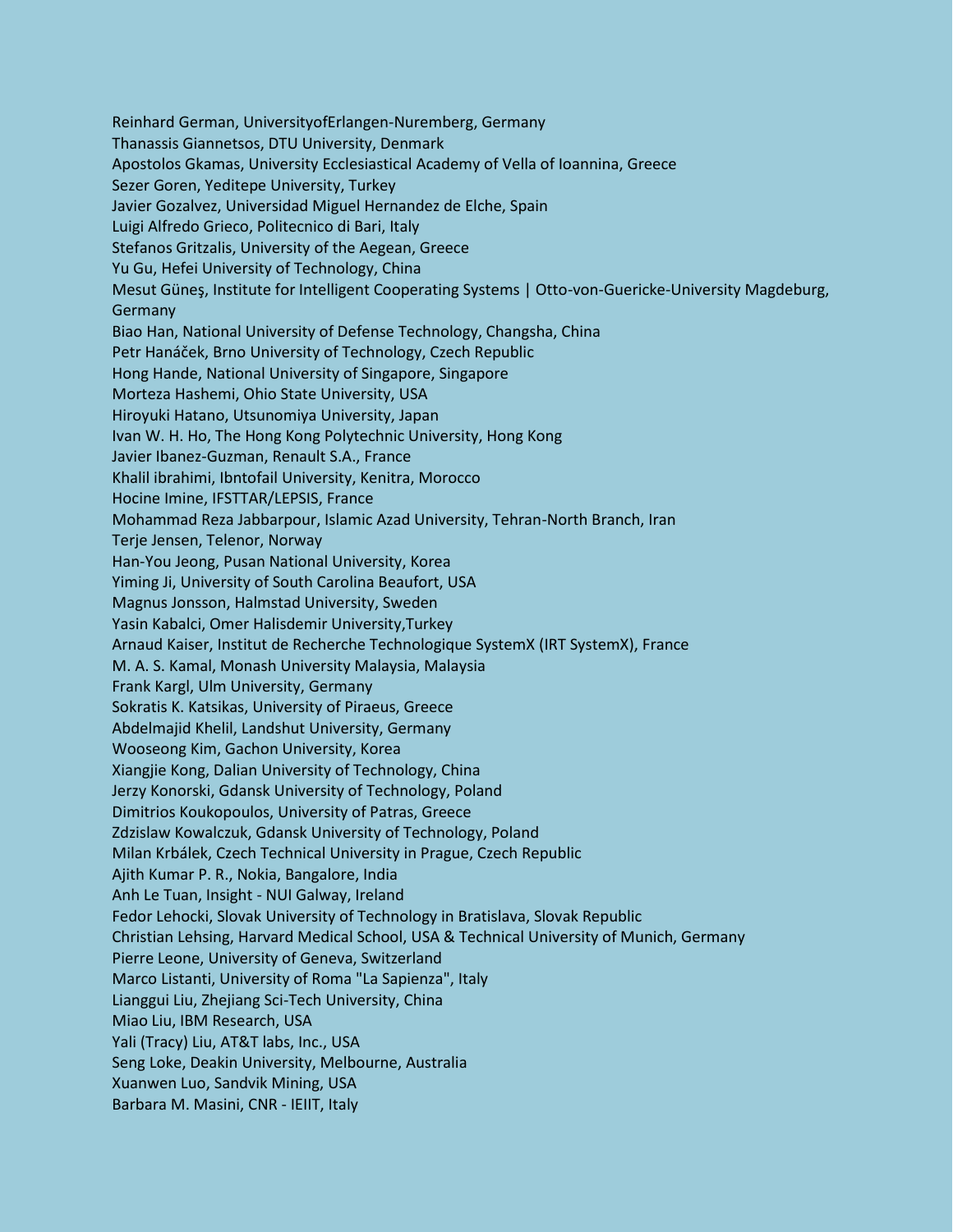Leandros Maglaras, De Montfort University, UK Abdelhamid Mammeri, University of Ottawa, Canada Zoubir Mammeri, IRIT - Paul Sabatier University, France Francesca Martelli, Institute for Informatics and Telematics (IIT) - Italian National Research Council (CNR), Pisa, Italy Chetan Belagal Math, Eindhoven University of Technology, Netherlands Ilaria Matteucci, IIT-CNR, Italy Natarajan Meghanathan, Jackson State University, USA Rashid Mehmood, King Abdul Aziz University, Jeddah, Saudi Arabia João Mendes-Moreira, LIAAD-INESC TEC | University of Porto, Portugal Lyudmila Mihaylova, University of Sheffield, UK Vicente Milanes, RENAULT SAS, France Steffen Moser, Ulm University, Germany Nils Muellner, Malardalen University, Sweden Saeid Nahavandi, Institute for Intelligent Systems Research and Innovation (IISRI) - Deakin University, Australia Mort Naraghi-Pour, Louisiana State University, USA Jose E. Naranjo, INSIA | Technical University of Madrid, Spain António J. R. Neves, University of Aveiro, Portugal Tae (Tom) Oh, Rochester Institute of Technology, USA Arnaldo Oliveira, Universidade de Aveiro, Portugal Tomas Olovsson, Chalmers University of Technology, Sweden Rachid Outbib, Aix-Marseille University, France Markos Papageorgiou, Technical University of Crete, Greece Al-Sakib Khan Pathan, Southeast University, Bangladesh Xiaohong Peng, Aston University, UK Paulo Pinto, Universidade Nova de Lisboa, Portugal Hamid R. Rabiee, Sharif University of Technology, Iran Ali Rafiei, University of Technology Sydney, Australia Jacek Rak, Gdansk University of Technology, Poland Hesham Rakha, Virginia Tech Transportation Institute, USA Mubashir Husain Rehmani, COMSATS Institute of Information Technology, Pakistan Éric Renault, Institut Mines-Télécom | Télécom SudParis, France M. Elena Renda, IIT - CNR - Pisa, Italy Jean-Pierre Richard, Centrale Lille - French "Grande Ecole", France Martin Ring, Bosch Engineering GmbH Abstatt, Germany Justin P. Rohrer, Naval Postgraduate School, USA Claudio Roncoli, Aalto University, Finland Javier Rubio-Loyola, CINVESTAV, Mexico Larry Rudolph, TWO SIGMA, LP, USA Marcel Rumez, University of Applied Sciences, Karlsruhe, Germany José Santa Lozano, University of Murcia, Spain Fareena Saqib, University of North Carolina at Charlotte, USA Panagiotis Sarigiannidis, University of Western Macedonia, Greece Christoph Schmittner, AIT Austrian Institute of Technology GmbH, Austria Erwin Schoitsch, AIT Austrian Institute of Technology GmbH, Austria Michele Segata, University of Trento, Italy Miguel Sepulcre, Universidad Miguel Hernandez de Elche, Spain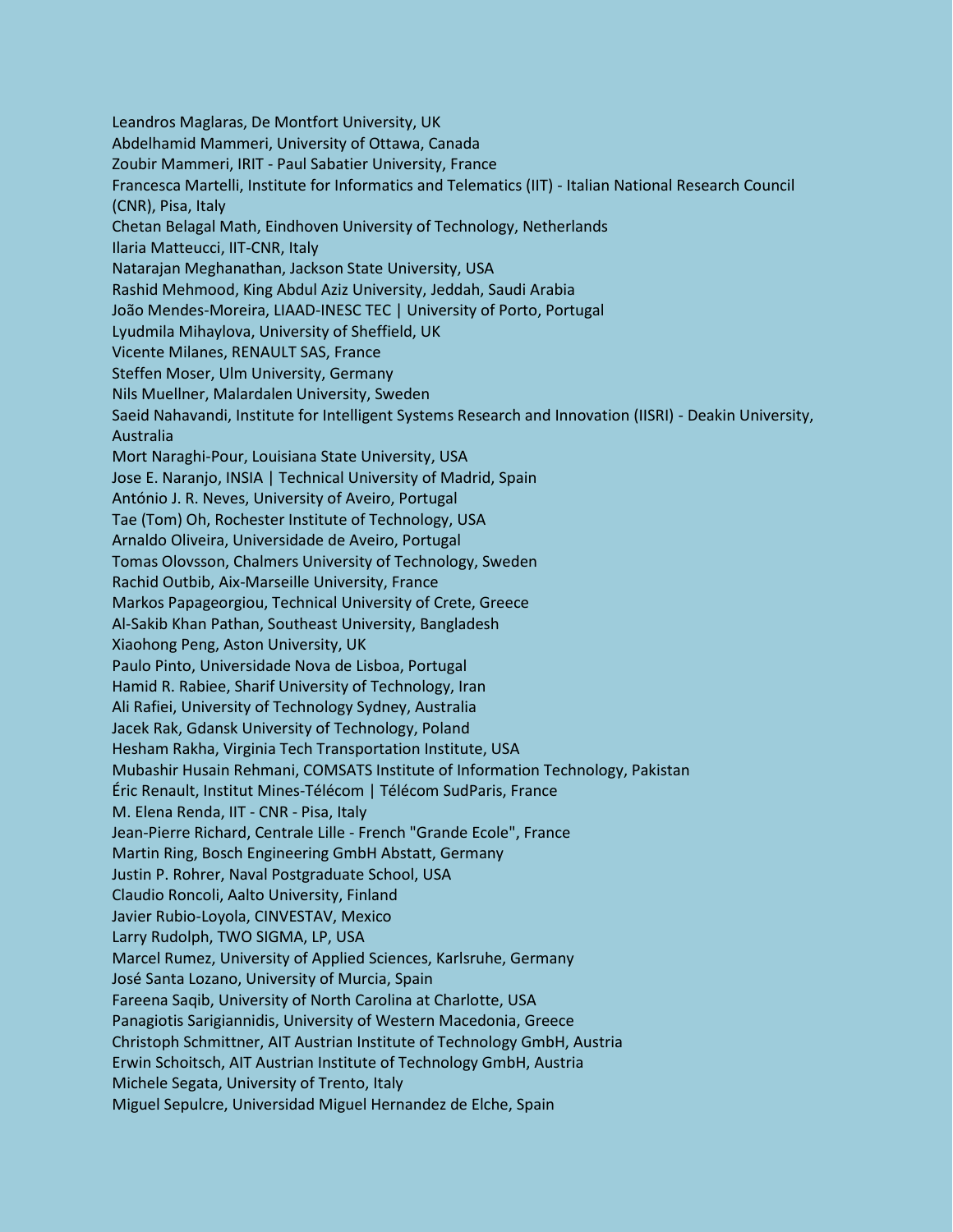Zhengguo Sheng, University of Sussex, UK Mohammad Shojafar, University of Rome, Italy Dana Simian, Lucian Blaga University of Sibiu, Romania Dimitrios N. Skoutas, University of the Aegean, Greece Mujdat Soyturk, Marmara University, Turkey Vasco N. G. J. Soares, Instituto de Telecomunicações / Instituto Politécnico de Castelo Branco, Portugal Peter Steenkiste, Carnegie Mellon University, USA Reinhard Stolle, BMW Group, Germany Thomas Strubbe, Federal Office for Information Security (BSI), Germany Nary Subramanian, The University of Texas at Tyler, USA Young-Joo Suh, Postech (Pohang University of Science & Technology), Korea Muhammad Tahir, Lahore University of Management Sciences (LUMS), Pakistan Necmi Taspinar, Erciyes University, Turkey Daxin Tian, Beihang University, China Tammam Tillo, Libera Università di Bolzano-Bozen, Italy Angelo Trotta, University of Bologna, Italy Eirini Eleni Tsiropoulou, University of Maryland, College Park, USA Manabu Tsukada, University of Tokyo, Japan Bugra Turan, Koc University, Istanbul, Turkey Ion Turcanu, Sapienza University of Rome, Italy Piotr Tyczka, ITTI Sp. z o.o., Poznań, Poland Markus Ullmann, Federal Office for Information Security / University of Applied Sciences Bonn-Rhine-Sieg, Germany Rens W. van der Heijden, Ulm University, Germany John Vardakas, Iquadrat Informatica, Barcelona, Spain Quoc-Tuan Vien, Middlesex University, UK Massimo Villari, Universita' di Messina, Italy Ljubo Vlacic, Griffith School of Engineering, Australia Jian Wang, Jilin University, China Lingfeng Wang, University of Wisconsin-Milwaukee, USA You-Chiun Wang, National Sun Yat-sen University, Taiwan Shuangqing Wei, Louisiana State University, USA Andre Weimerskirch, Lear Corporation, USA Michelle Wetterwald, HeNetBot, France William Whyte, Security Innovation, USA Fan Wu, Tuskegee University, USA Pei Xiao, Institute for Communication Systems (ICS) | University of Surrey, UK Ramin Yahyapour, Gesellschaft für wissenschaftliche Datenverarbeitung mbH Göttingen (GWDG), **Germany** Fan Ye, Stony Brook University, USA Shingchern D. You, National Taipei University of Technology, Taiwan Chuan Yue, Colorado School of Mines, USA S.M. Salim Zabir, National Institute of Technology | Tsuruoka College, Japan David Zage, Intel Corporation, USA Sherali Zeadally, University of Kentucky, USA Degan Zhang, Tianjin University of Technology, China Liang Zhang, Magna Electronics, Brampton Ontario, Canada Zhiyi Zhou, Northwestern University, USA